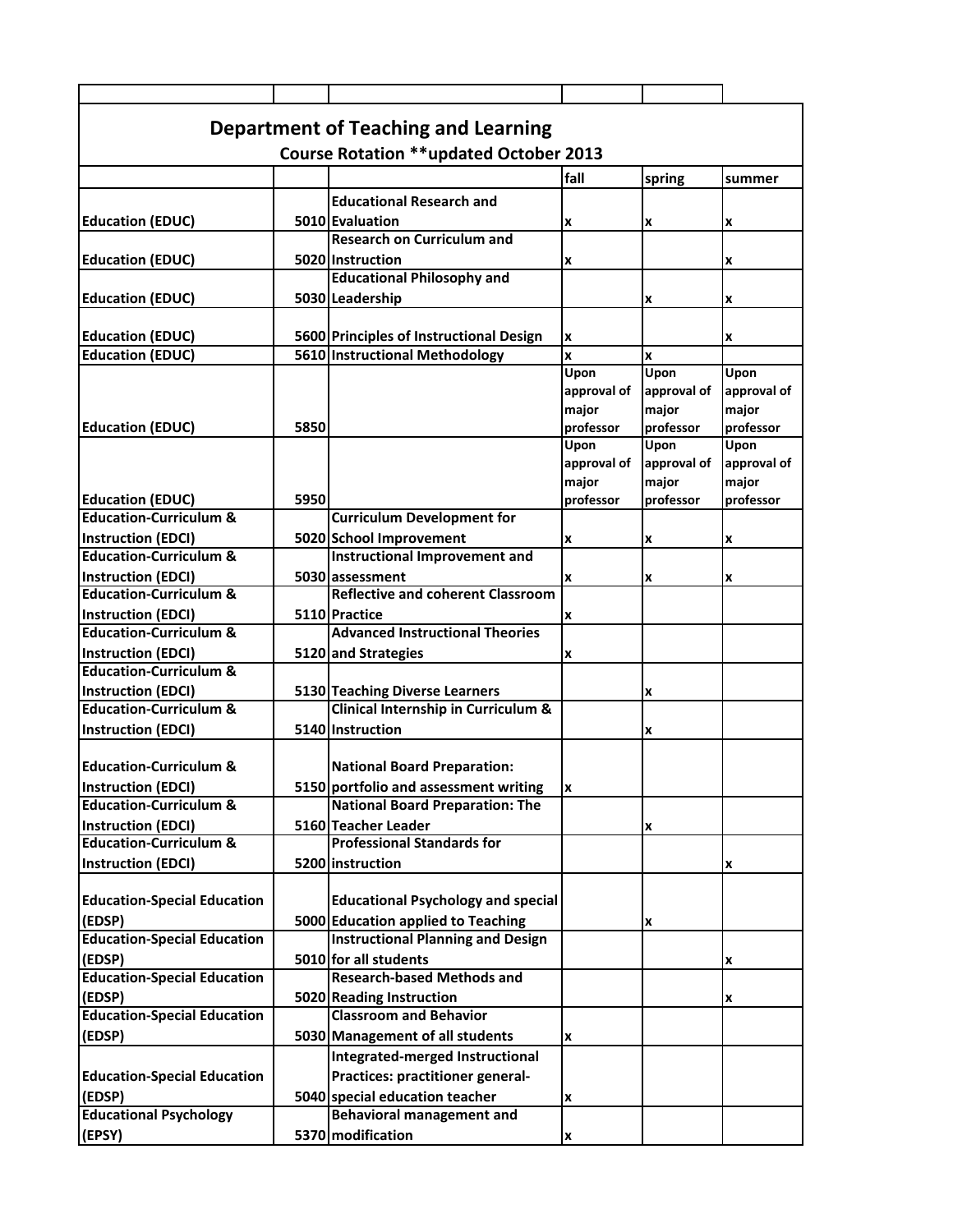|                                  |                                             | fall | spring  | summer |
|----------------------------------|---------------------------------------------|------|---------|--------|
| <b>Early Childhood Education</b> |                                             |      |         |        |
| (ECED)                           | 5010 Advanced Child Development             |      | x       |        |
|                                  | <b>Appropriate Practices for Early</b>      |      |         |        |
| <b>Early Childhood Education</b> | <b>Chilhood Development and</b>             |      |         |        |
| (ECED)                           | 5510 Diversity                              |      | x       |        |
| <b>Early Childhood Education</b> | <b>Curriculum &amp; Spaces for Infants</b>  |      |         |        |
| (ECED)                           | 5520 and Toddlers                           | x    |         |        |
|                                  | <b>Positive Relationships with</b>          |      |         |        |
| <b>Early Childhood Education</b> | <b>Children, Families and</b>               |      |         |        |
| (ECED)                           | 5530 Communities                            | x    |         |        |
|                                  |                                             |      |         |        |
| <b>Early Childhood Education</b> | <b>Trends and Issues in Contemporary</b>    |      | x (odd  |        |
| (ECED)                           | 5540 Early Childhood/Primary Programs       |      | years)  |        |
| <b>Early Childhood Education</b> | <b>Early Childhood/Primary</b>              |      | x (even |        |
| (ECED)                           | 5550 Administration and Ethics              |      | years)  |        |
| <b>Early Childhood Education</b> | <b>Early Childhood/Primary Learning</b>     |      |         |        |
| (ECED)                           | 5560 Space Design                           |      |         | x      |
| <b>Early Childhood Education</b> | <b>Early Childhood/Primary</b>              |      |         |        |
| (ECED)                           | 5570 Curriculum and Standards               |      |         | x      |
| <b>Early Childhood Education</b> |                                             |      |         |        |
| (ECED)                           | 5580 Early Childhood/Primary Practicum      |      |         | x      |
| <b>Educational Psychology</b>    | <b>Introductory Statistics for</b>          |      |         |        |
| (EPSY)                           | 5400 education                              | X    |         |        |
| <b>Educational Psychology</b>    | <b>Educational Psychology applied to</b>    |      |         |        |
| (EPSY)                           | 5490 teaching                               |      | x       | x      |
| <b>Educational Psychology</b>    |                                             |      |         |        |
| (EPSY)                           | 5520 Analysis of the Individual             | x    |         |        |
| <b>Educational Technology</b>    | <b>Professional Development for K-12</b>    |      |         |        |
| (ETEC)                           | 5710 Technology integration                 | x    | x       | x      |
| <b>Educational Technology</b>    | <b>Design &amp; Production of</b>           |      |         |        |
| (ETEC)                           | 5760 Multimedia Instructiaonal Units        | x    |         | x      |
| <b>Library &amp; Information</b> | Literature & Related materials for          |      |         |        |
| Science (LIS)                    | 5020 Children                               |      |         | x      |
| <b>Library &amp; Information</b> | Literature & Related madia for the          |      |         |        |
| Science (LIS)                    | 5030 Young Adult                            | x    |         |        |
| Library & Information            | Information, Media and the                  |      |         |        |
| Science (LIS)                    | 5050 Curriculum                             |      | x       |        |
| <b>Library &amp; Information</b> | <b>Administration &amp; Organization of</b> |      |         |        |
| Science (LIS)                    | 5070 the School Media Center                | x    |         |        |
| Library & Information            | <b>Supervised Field Work in School</b>      |      |         |        |
| Science (LIS)                    | 5100 Library Media                          |      | x       |        |
| <b>Library &amp; Information</b> | <b>Technical Processes for the School</b>   |      |         |        |
| Science (LIS)                    | 5180 Media Center                           |      |         | x      |
|                                  |                                             |      |         |        |
| <b>Reading (RDG)</b>             | 5010 Foundations of Literacy Instruction    |      | x       | x      |
|                                  | <b>Early Childhood/Primary Reading</b>      |      |         |        |
| <b>Reading (RDG)</b>             | 5020 Instruction (PK-3)                     |      |         | x      |
|                                  | Reading Instruction in the                  |      |         |        |
| <b>Reading (RDG)</b>             | 5110 Elementary School                      | X    |         |        |
|                                  | <b>Reading Strategies for Teaching in</b>   |      |         |        |
| <b>Reading (RDG)</b>             | 5150 Content Subjects                       | x    | x       |        |
|                                  | Reading and Literacy Instruction in         |      |         |        |
| <b>Reading (RDG)</b>             | 5210 the Elementary School                  | x    |         |        |
|                                  |                                             |      |         |        |
|                                  |                                             |      |         |        |